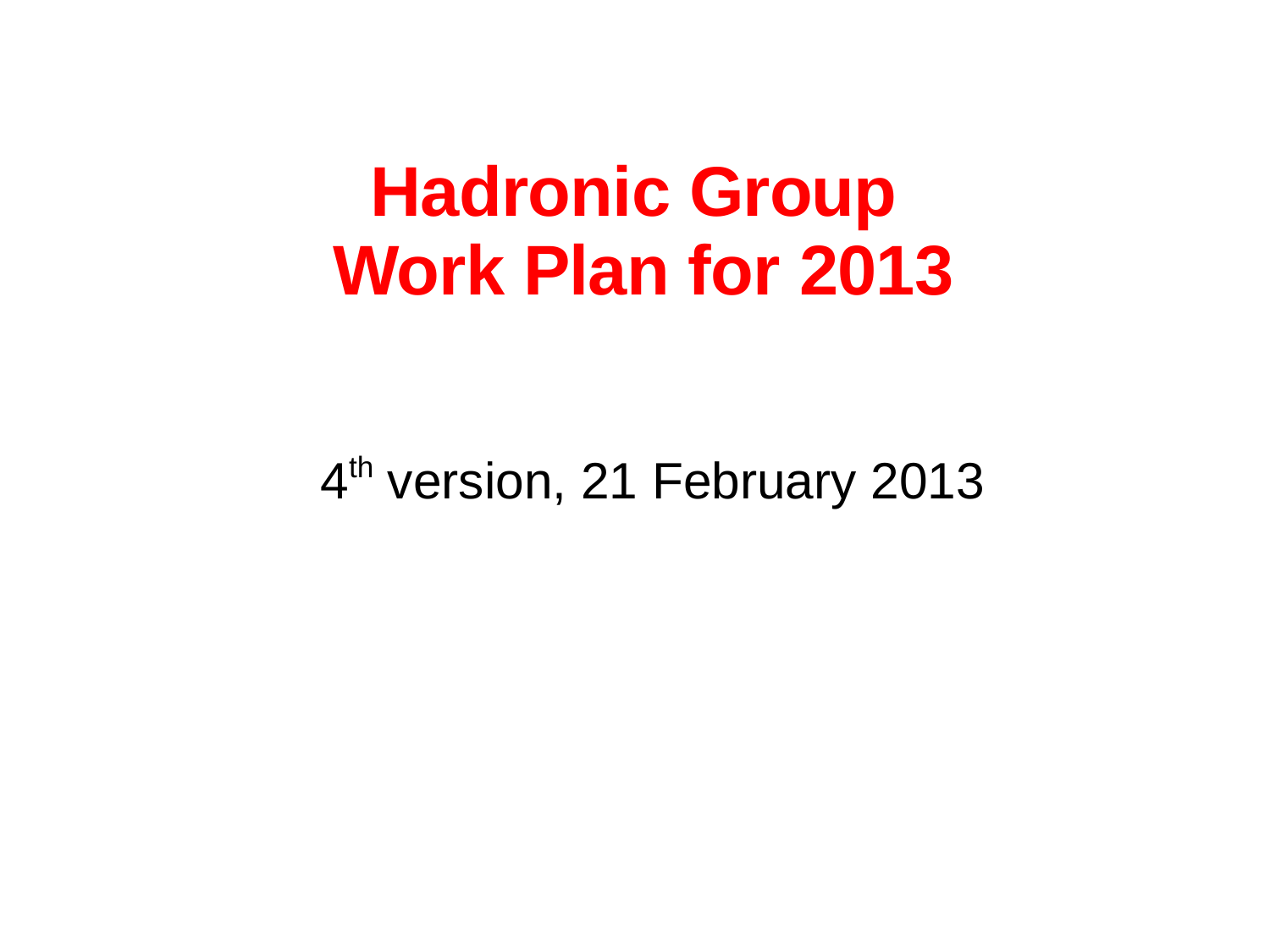## Model development (1)

### **STRING MODELS**

- Documentation of FTF
	- V. Uzhinsky  $(1)$
- Improve the excitation energies of nuclear residuals in FTF and how these are passed to Precompound
	- A. Galoyan (else A. Ribon)  $(1)$
- Creation of FTF and QGS validation/tuning tests, based on ROOT (from V. Uzhinsky's private tests)
	- A. Galoyan (else A. Ribon) (1)
- Validation of FTF for nucleus-nucleus interactions
	- K. Abdel-Wagel & V. Uzhinksy  $(2)$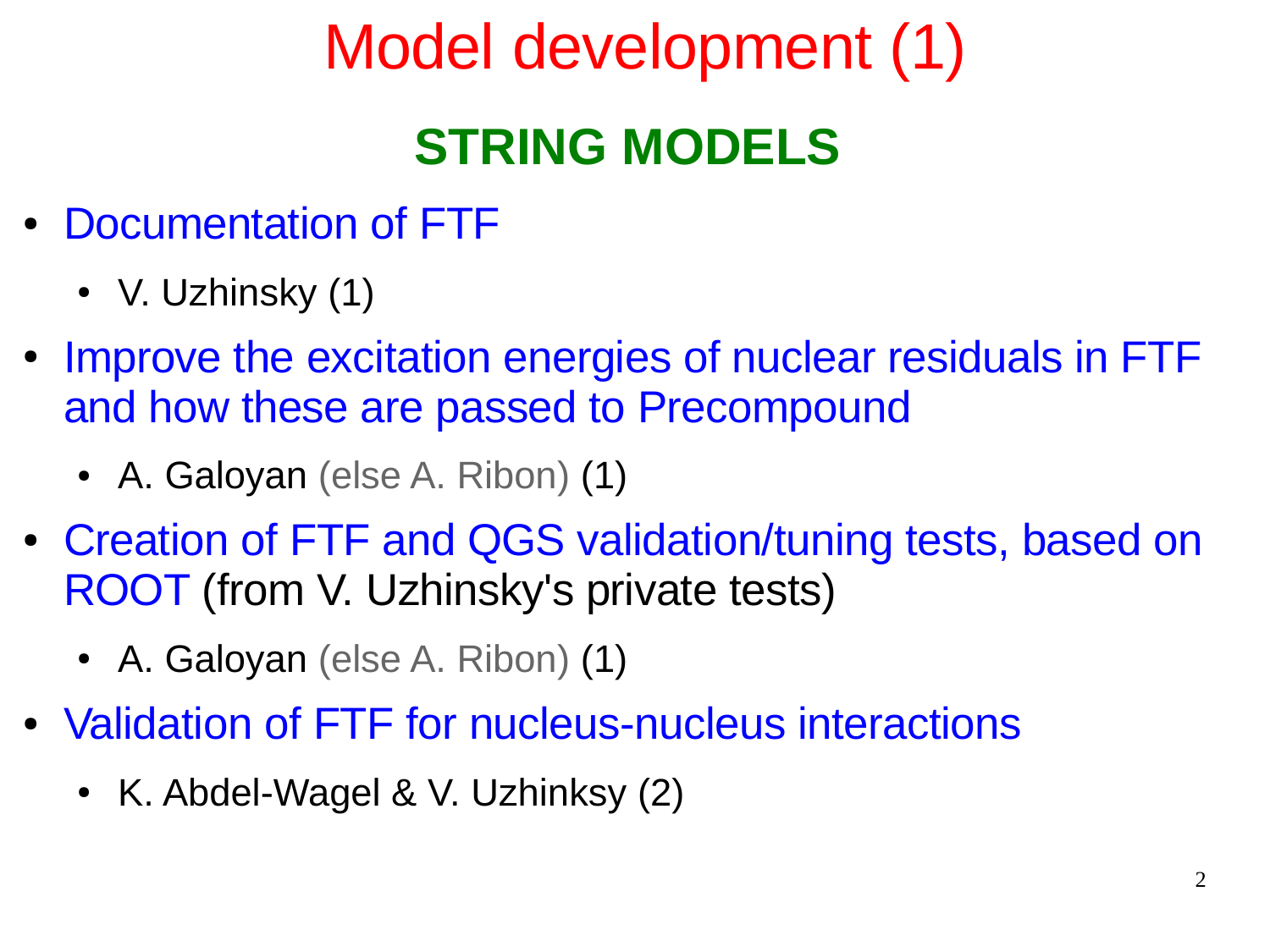## Model development (2)

- Validation of FTF for anti-proton and light anti-nucleus inelastic and elastic interactions
	- A. Galoyan (else postponed) (1)
- Code improvement of FTF
	- A. Ribon (with advices and help by Gunter)  $(1)$
- Tuning of FTF with more parameters changed simultaneously, with and without Bertini rescattering
	- A. Ribon  $(2)$
- Validation and improvements of QGS
	- **Extension to lower energy with Reggeon Cascade**
	- Study of diffraction dissociation
	- V. Uzhinksy (1)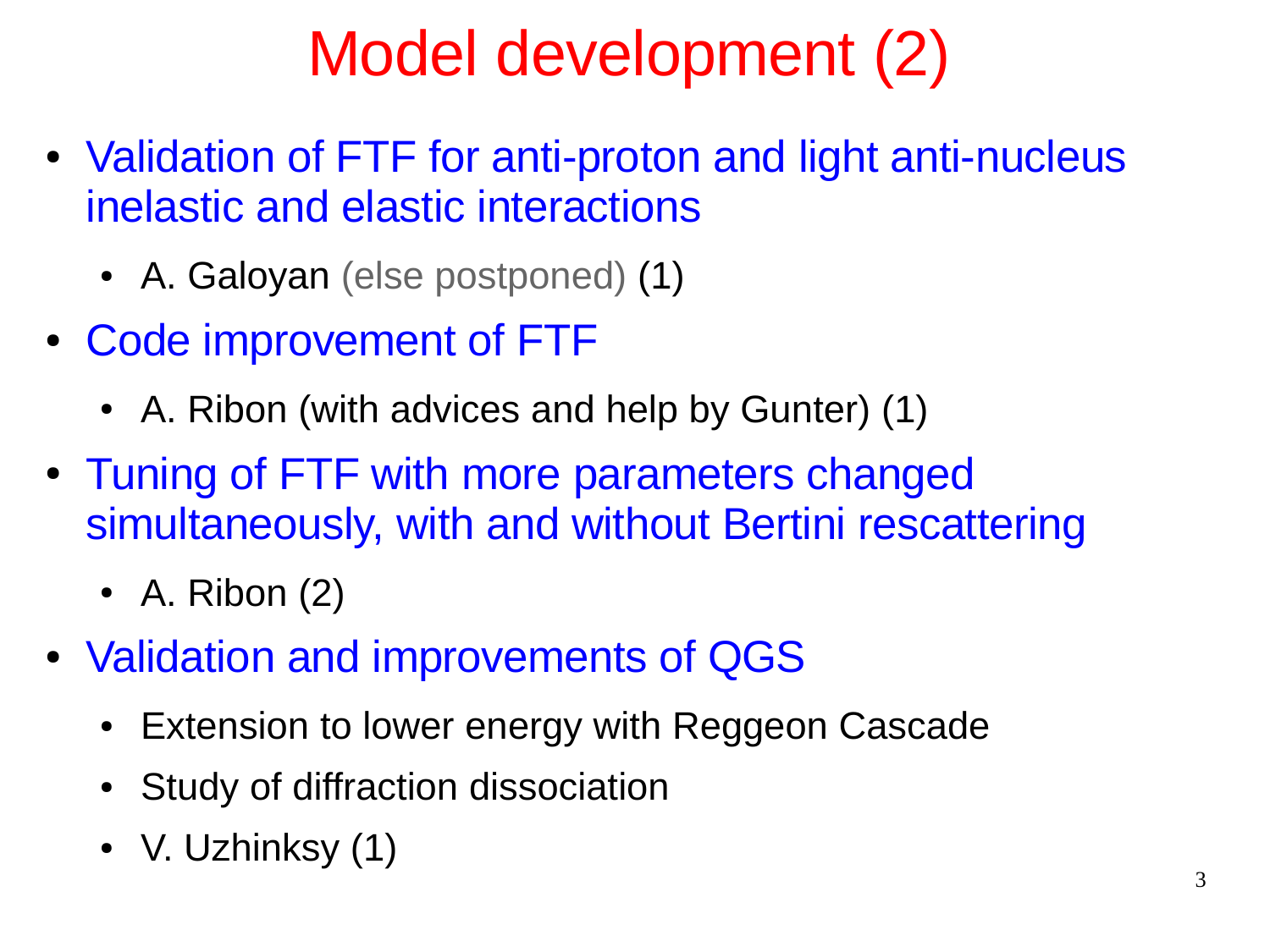## Model development (3)  **BERTINI MODEL**

- Install new two-body angular distributions for gamma-N, using tabulated cos(theta) distributions at energy bins
	- M. Kelsey & D. Wright  $(1)$
- Evaluate gamma-N "forced first interaction" with new angular distributions
	- M. Kelsey & D. Wright  $(1)$
- Generate new two-body angular distributions for pi-N and N-N (using the same technique as for gamma-N above)
	- contingent upon the success of gamma-N (see first bullet), and on the CPU time required for the new sampling method
	- M. Kelsey & D. Wright  $(1)$
- Implement at-rest mu- capture
	- D. Wright  $(1)$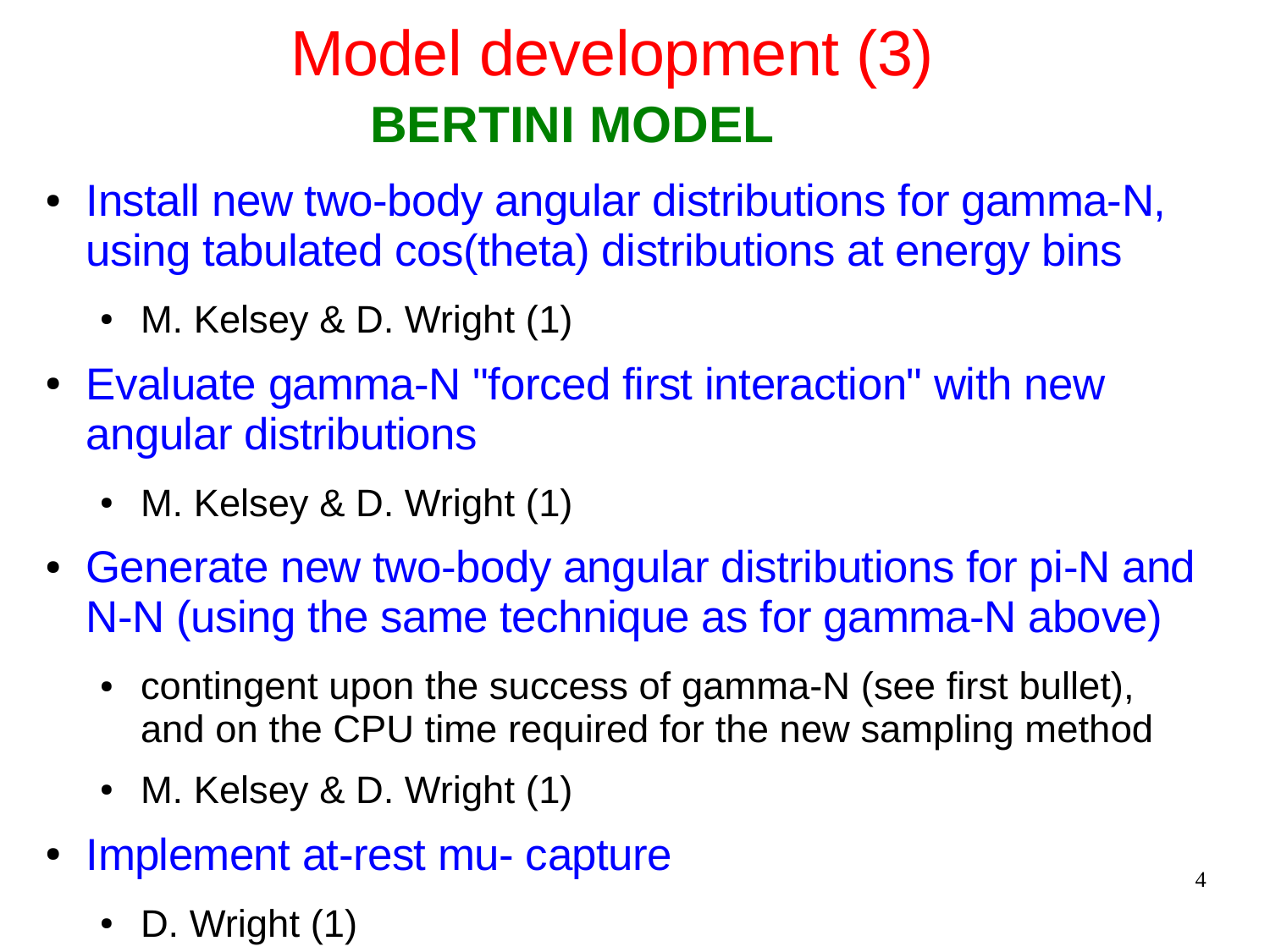## Model development (4)

- Re-evaluate nucleon-nucleon performance with in-medium cross-sections, improved angular distributions, and physically-motivated nuclear model parameters
	- M. Kelsey & D. Wright  $(1)$
- Validate final-state nucleon clustering for light-ion production, and enable by default
	- M. Kelsey & D. Wright (2)
- Extend kaon and hyperon final-state tables to 32 GeV (same as pi-N) and 9-body final states
	- M. Kelsey & D. Wright (2 or next year)
- Investigate redesign of secondary propagation using a smooth 1D nuclear potential, with stepwise curved trajectories
	- M. Kelsey & D. Wright (2 or next year)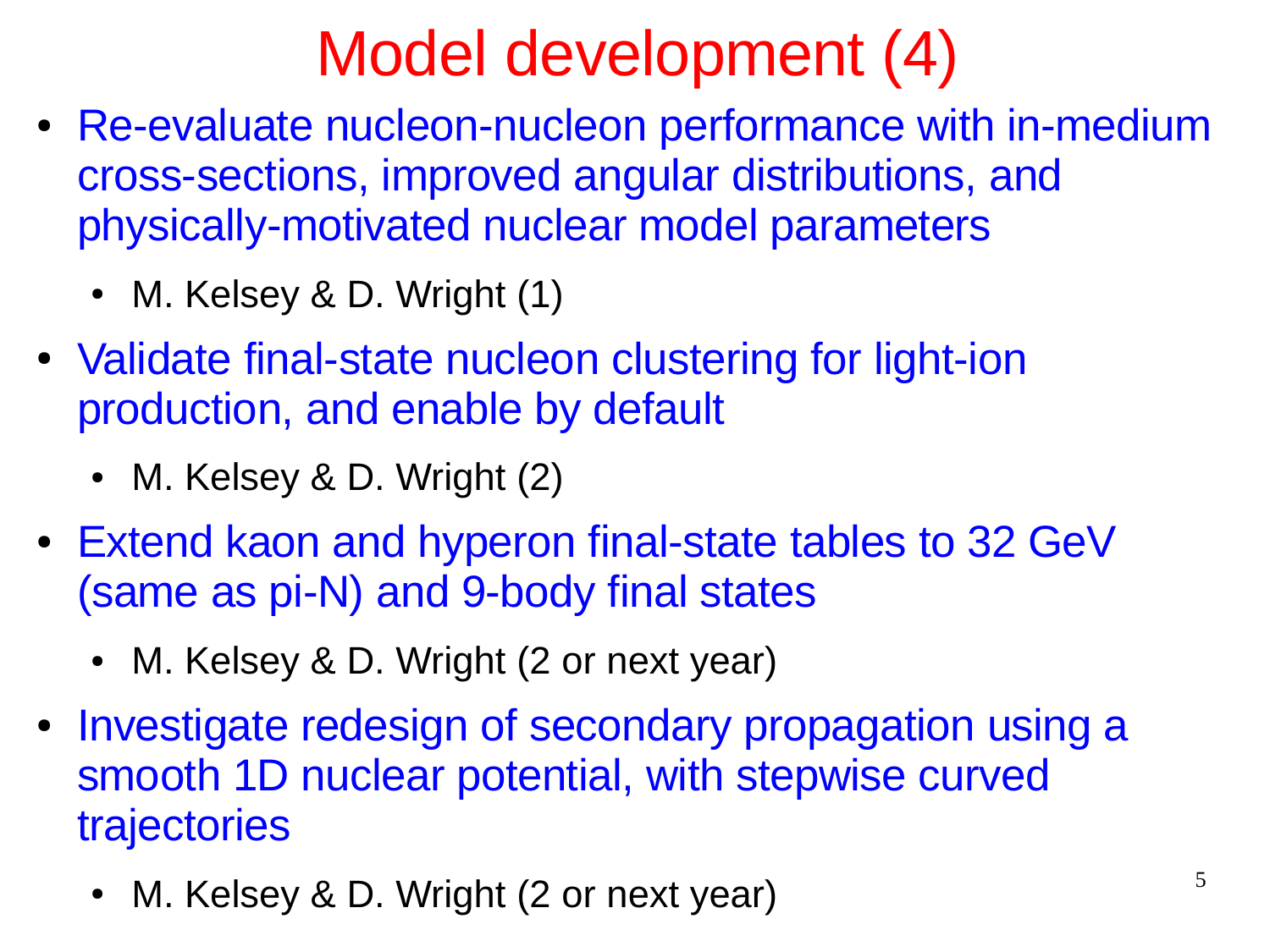### Model development (5) **DE-EXCITATION MODELS**

- Introduction of production and transportation of isomers
	- Needs corresponding changes in base hadronic classes
	- Needs update of photo-evaporation model
		- including modifications needed for gamma decay angular correlations (ongoing work by Jason Detwiler)
	- Needs to use RadioactiveDecay
		- its CPU impact should be carefully considered
	- V. Ivanchenko, J.M. Quesada, D. Wright (1)
- Refinements of de-excitation models and code optimization
	- V. Ivanchenko & J.M. Quesada  $(1 \& 2)$
- Correlated neutron gamma emission in fission
	- In spontaneous-, neutron-induced- and photo-fission
	- J. Verbeke (1 & 2)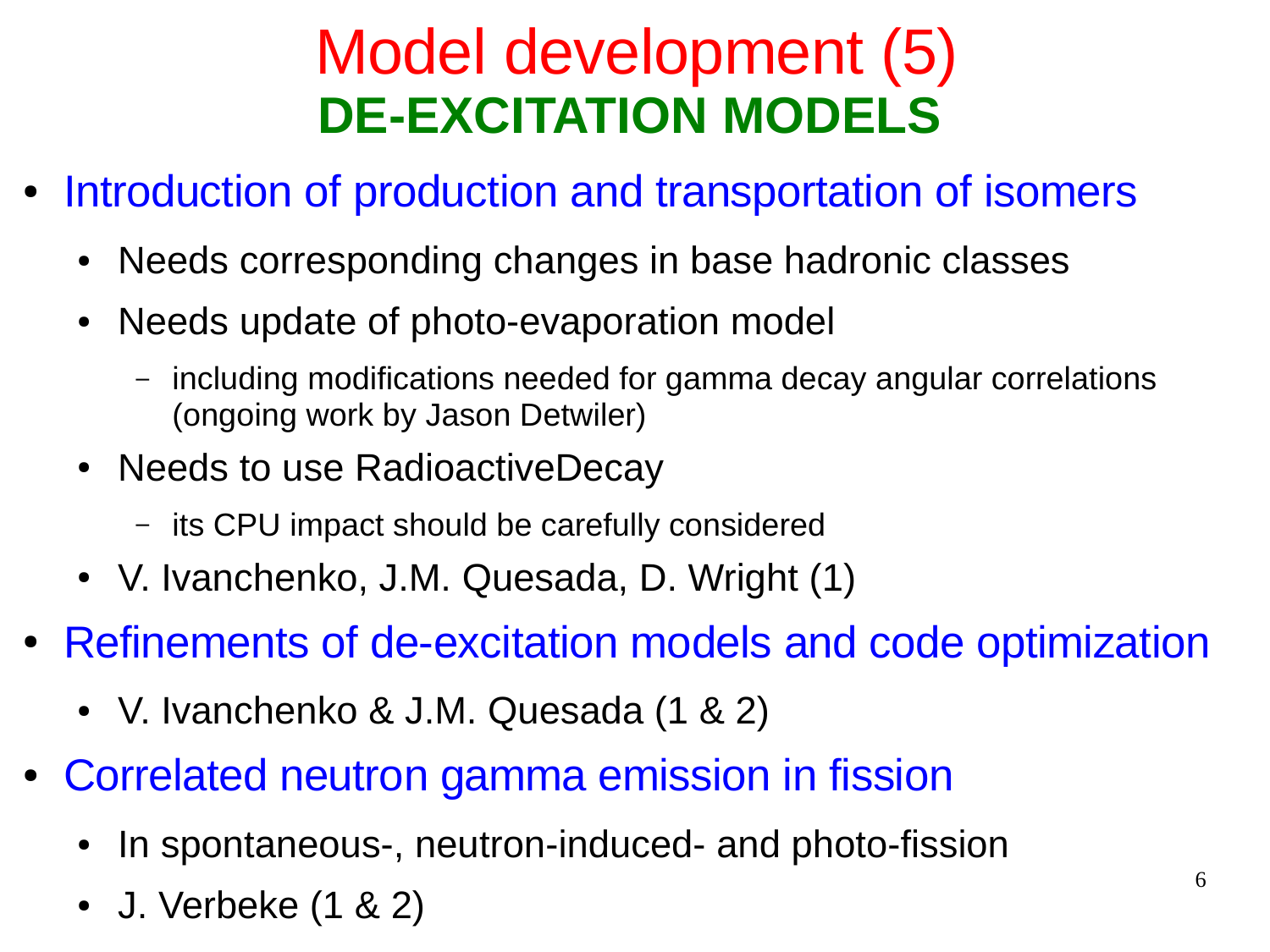## Model development (6)

### **HP MODEL**

- New Data Processing by NJOY2012
	- T. Koi $(1)$
- Compression of neutron data libraries
	- T. Koi $(1)$
- G4MT-related updates
	- T. Koi  $(1,2)$
- Fission Fragment Model
	- T. Koi & B. Wendt  $(1,2)$
- Merging neutron hp and particle hp
	- P. Arce, D. Cano, T. Koi  $(2)$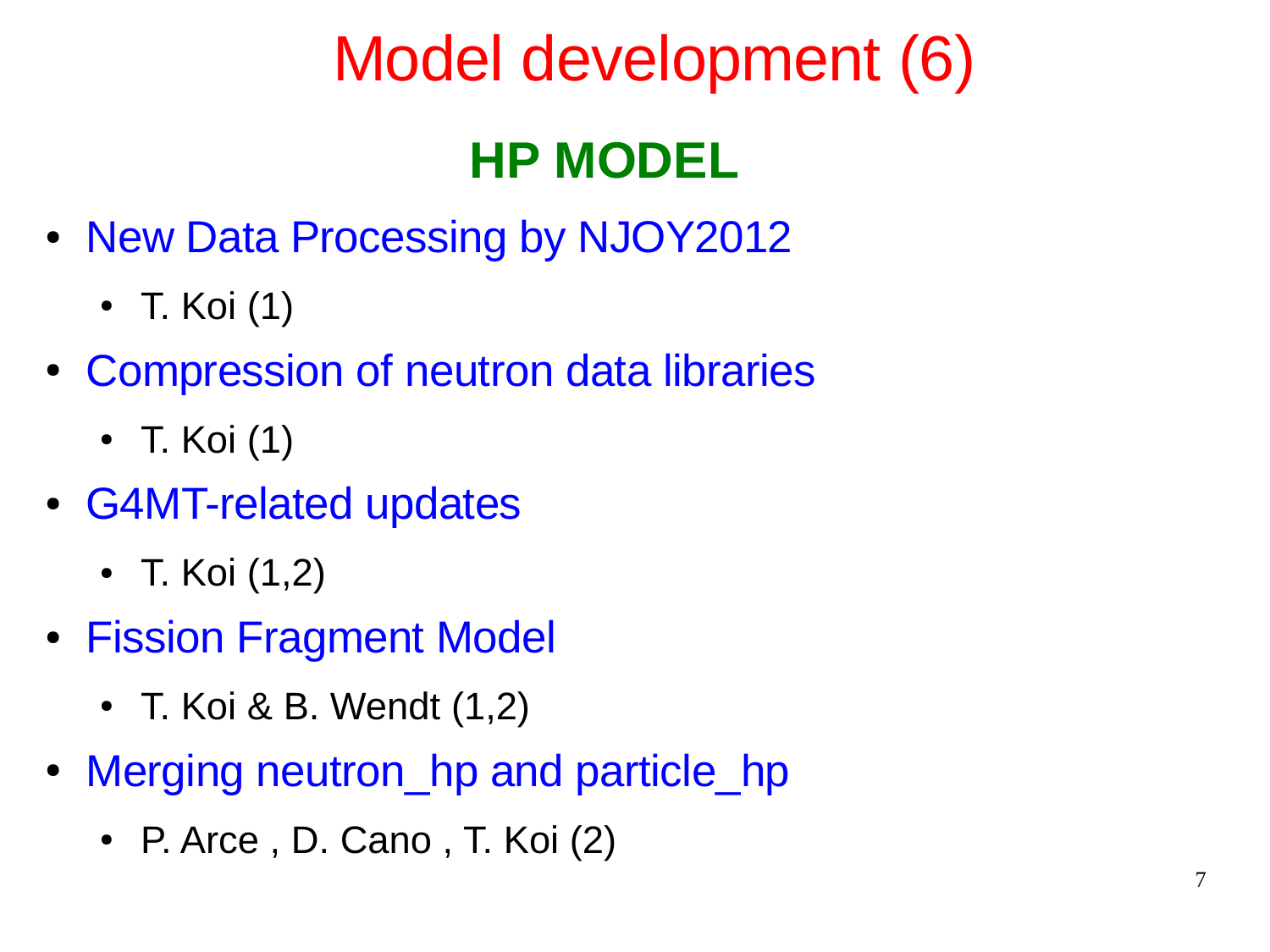## Model development (7)

- Systematic check of neutron hp & particle hp and try to speed up neutron transportation
	- P. Arce
- Work on data libraries
	- Maintenance of IAEA GEANT4 neutron data libraries website
	- Creation and validation of new neutron data libraries (ENDF/B-VII.1, JEFF 3.2 and others)
	- Creation of the new TENDL2012 incident charged particle (including protons) data library
	- E. Mendoza & D. Cano
- Validation of the libraries with the most recent G4 releases
	- Perform about 400 simulations per library (all individual isotopes) with both G4 and MCNPX
	- E. Mendoza & D. Cano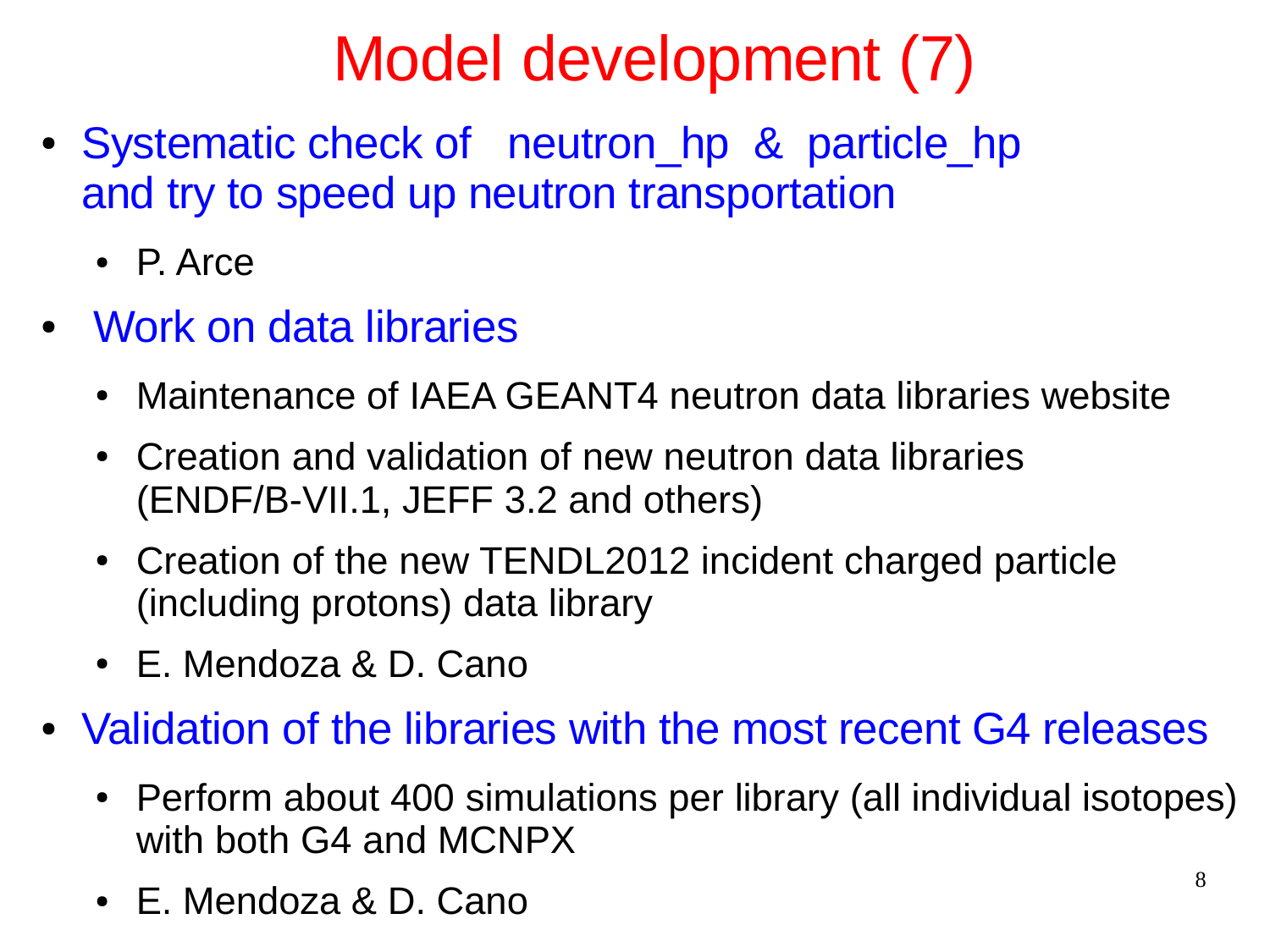## Model development (8)

- Implementation/modification of new models for the secondary particle production in neutron induced reactions
	- E. Mendoza & D. Cano
- Investigate the differences of the thermal treatment implemented in both MCNPX and G4
	- E. Mendoza & D. Cano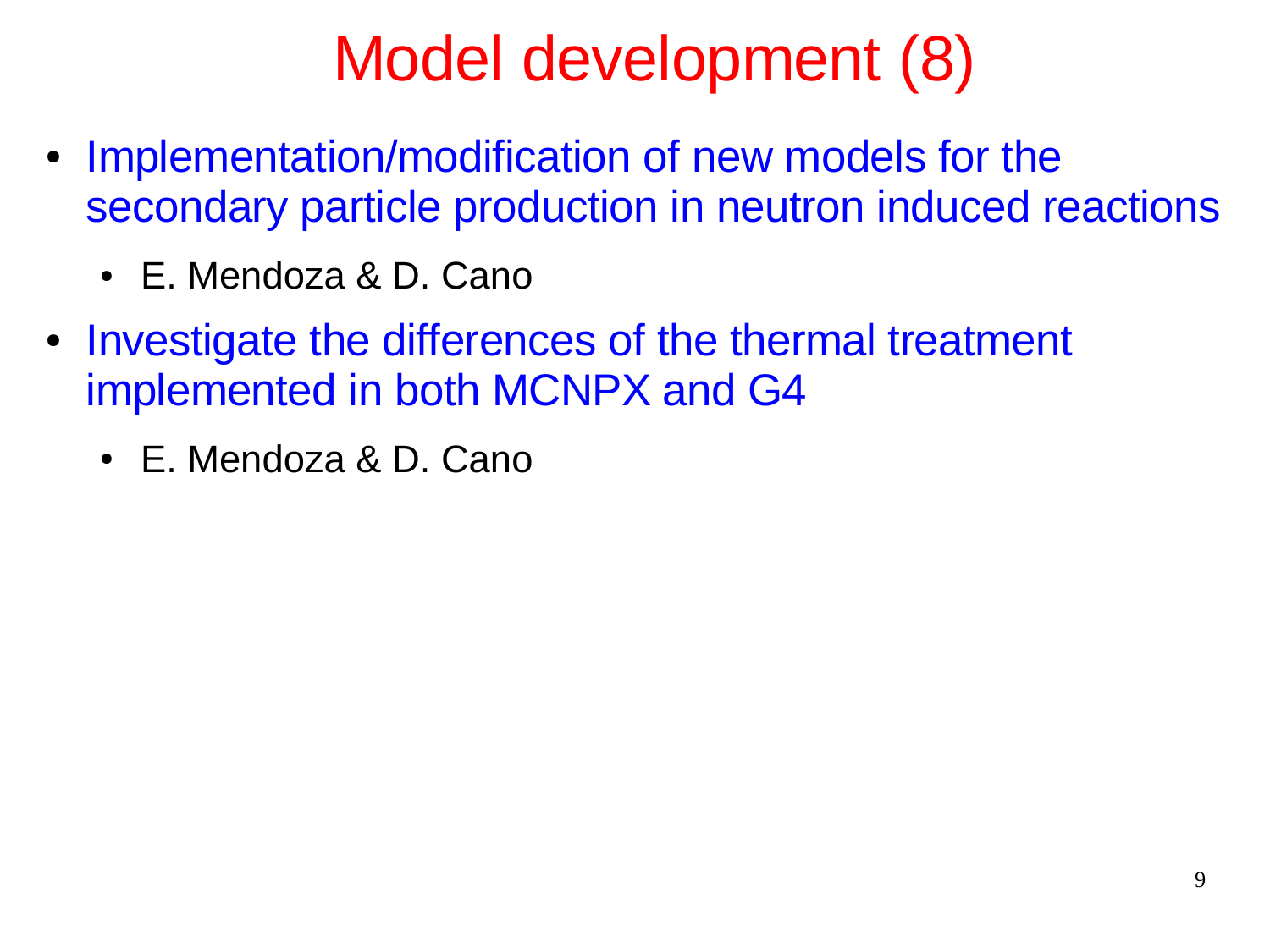# Model development (9)  **BINARY MODEL**

- Add coalescence to BIC
	- G. Folger  $(1)$
- Investigate BIC for pi- stopping at rest and gamma-nuclear
	- W. Pokorski (2)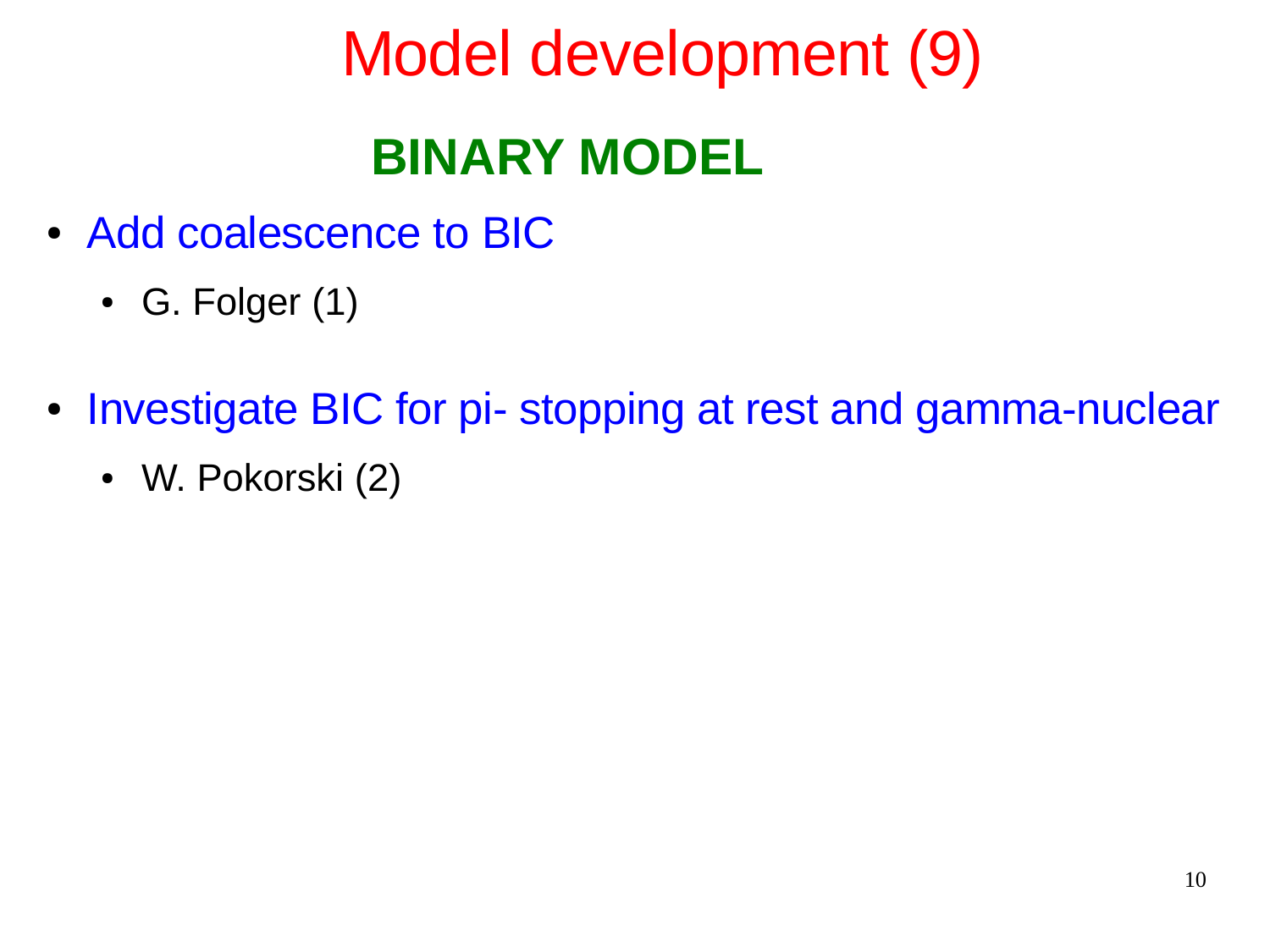# Model development (10)

### **INCL++ MODEL**

- Perform some tuning in the INCL++ nucleus-nucleus sector
	- D. Mancusi  $(1)$
- Set up a suite of physics tests for INCL++
	- D. Mancusi  $(1)$
- Get ABLA++ up and running again and bring it back to the main Geant4 source tree
	- D. Mancusi  $(1)$
- Start the development of the high-energy (up to 12 GeV) extension of INCL++
	- A. Boudard, D. Mancusi (2)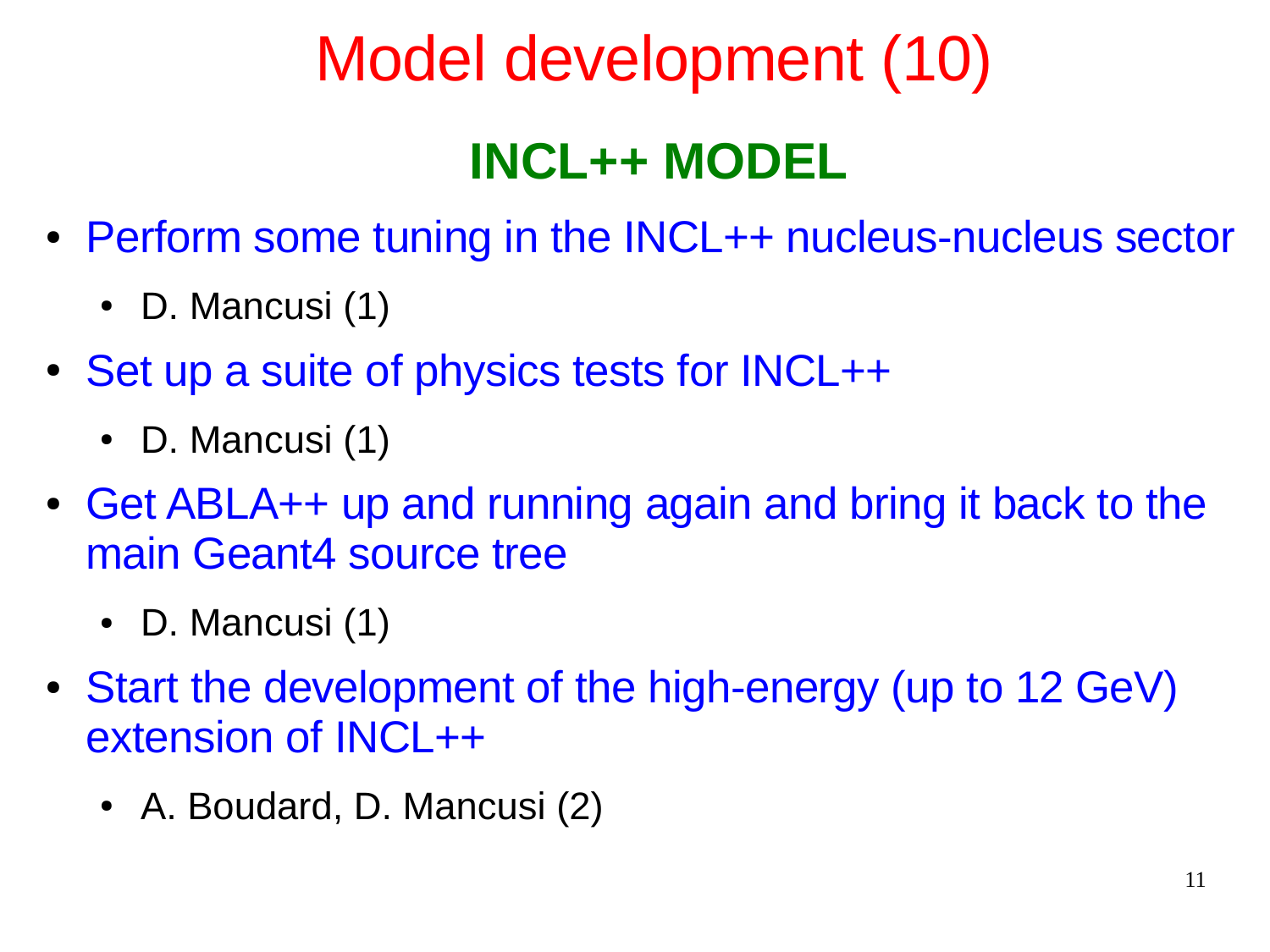# Model development (11)  **CHIPS QUASI-ELASTIC MODEL**

- Code improvement of Chips-extracted quasi-elastic
	- Not needed in the case that the improved version of QGS includes its own version of quasi-elastic
	- W. Pokorski (2)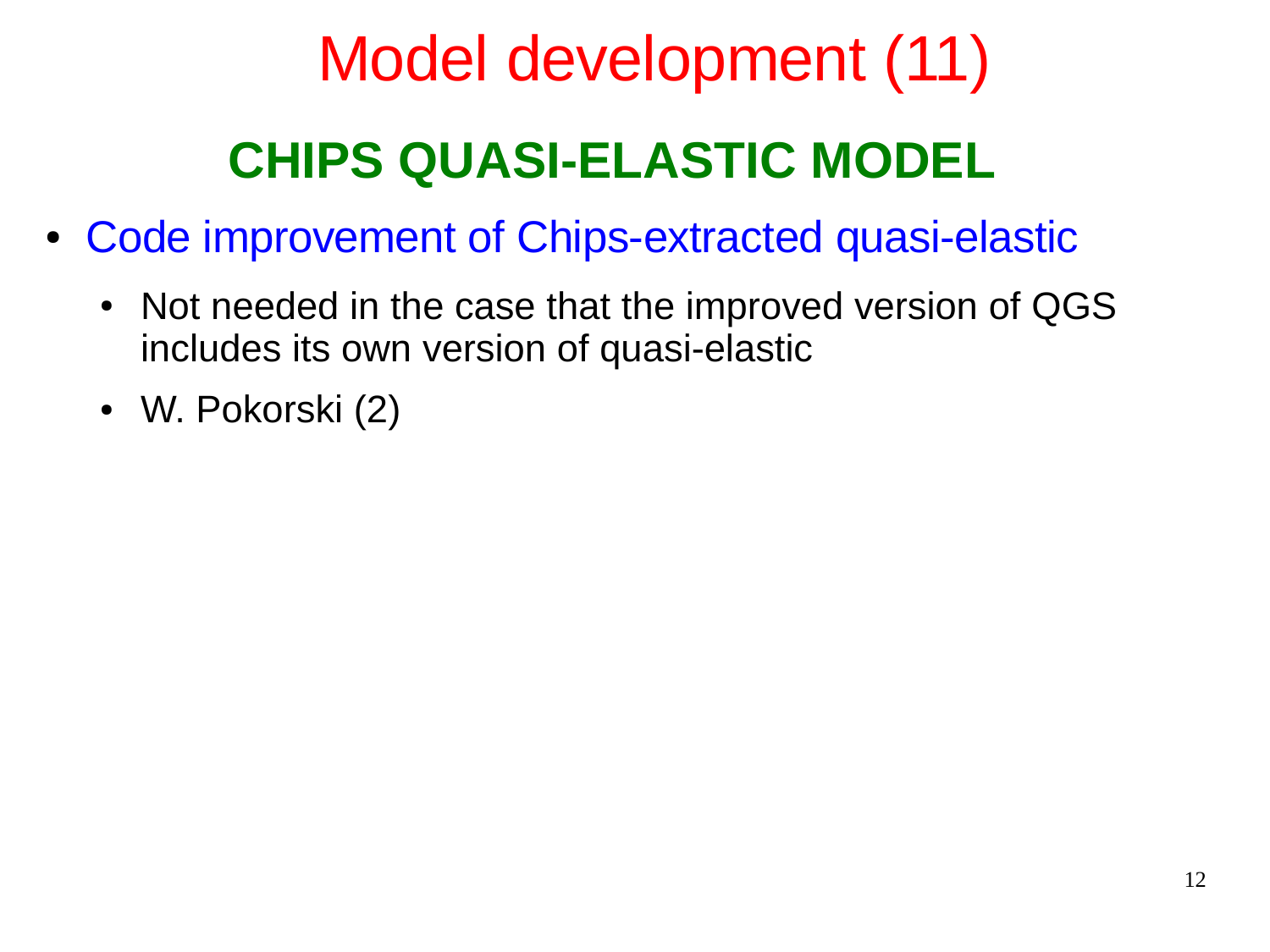## Model development (12)

#### **ELASTIC MODEL**

- Combine electromagnetic & hadronic elastic scattering for hadrons and ions
	- Validate the existing model G4DiffuseElastic with proton-nucleus elastic data
		- in collaboration with electromagnetic working group
	- Test and look for validation data for the ion-ion elastic model G4NuclNuclDiffuseElastic, and provide corresponding physics builder
	- V. Ivanchenko & V. Grichine (2)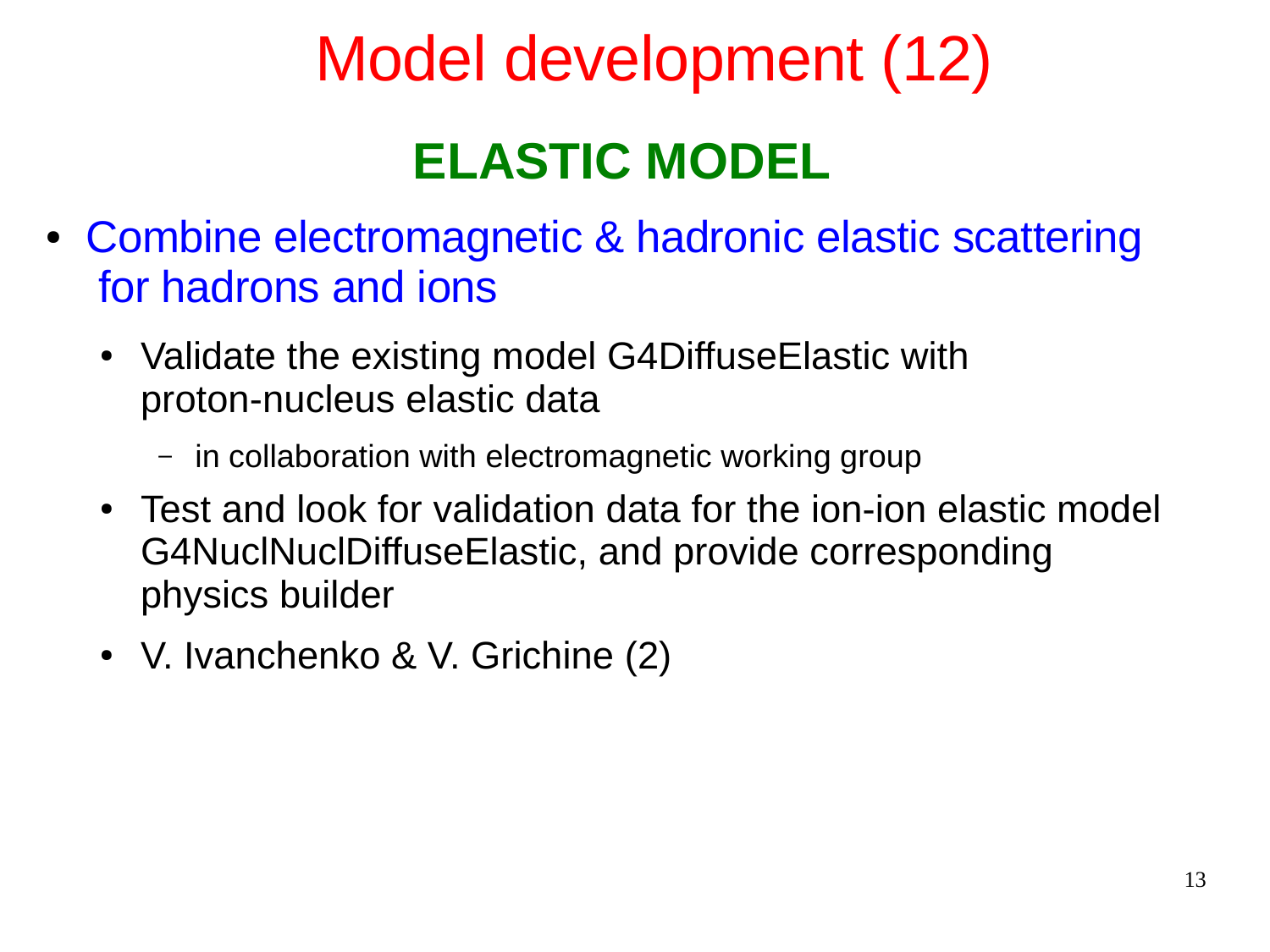### Cross Sections

- Design and code improvements of hadronic cross sections
	- W. Pokorski (1)
- Complete test suite for hadronic cross sections (with data)
	- V. Grichine & W. Pokorski (1)
- Validation of pion-nucleus cross sections
	- V. Grichine (else postponed) (1)
- Validation of kaon- and hyperon-nucleus cross sections
	- V. Grichine (else postponed) (2)
- Updates and new cross sections from SAID
	- A. Afanaciev, W. Briscoe, I. Strakovsky (1 & 2)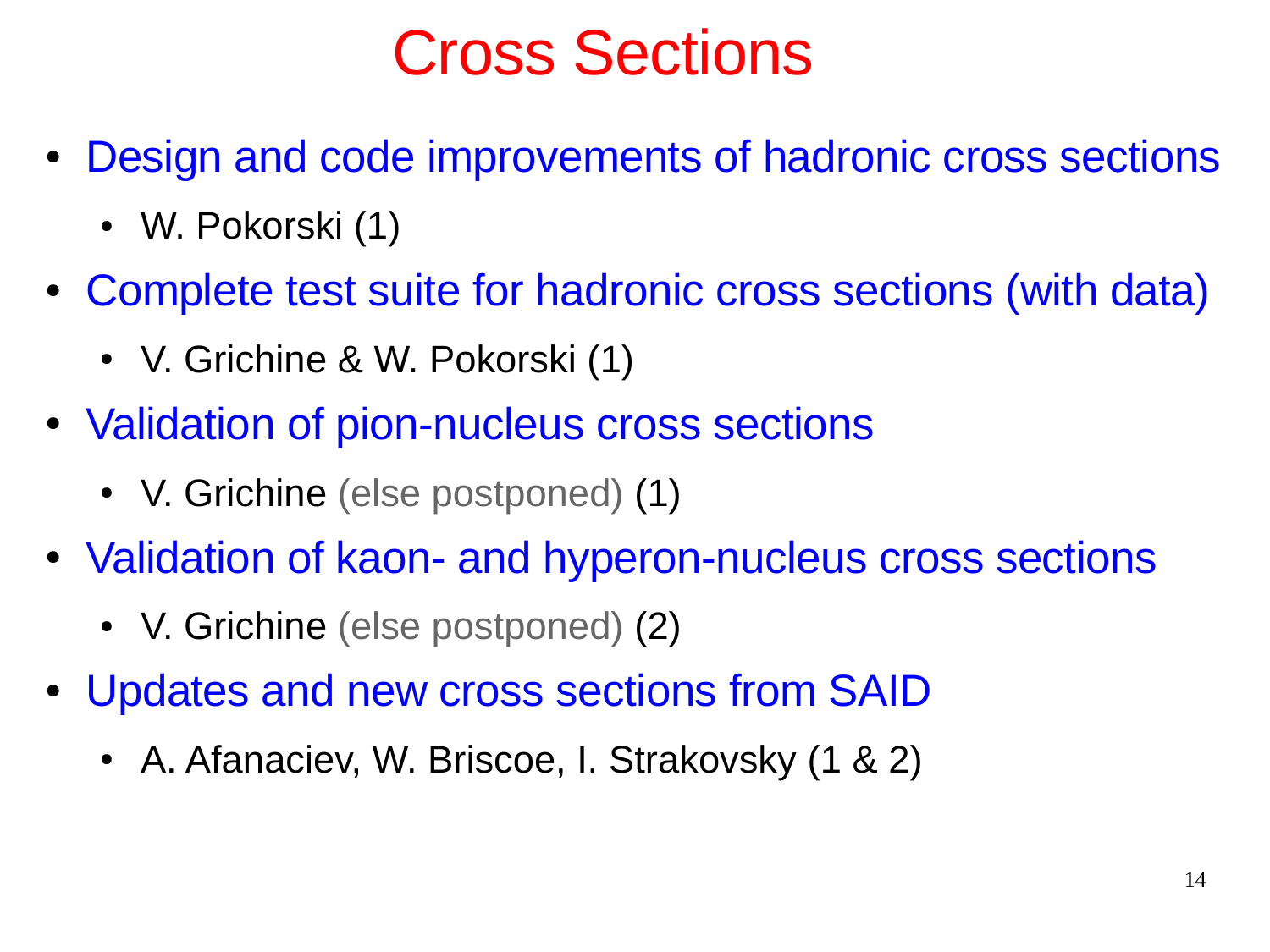## Code/Design Review

- Review of the use of static members in hadronic classes for multi-threaded Geant4
	- Identify classes which have (many or large) static data members and find out the 'invariant' part, i.e. read-only after initialization or during event loop
	- Many people  $(1)$
- Design improvement of hadronics
	- While reviewing the hadronic classes for G4 MT, identify areas of Geant4 hadronics which need design improvements
	- Make a plan to address these design improvements
	- Implement (at least some of) these design improvements
	- Many people (1 & 2)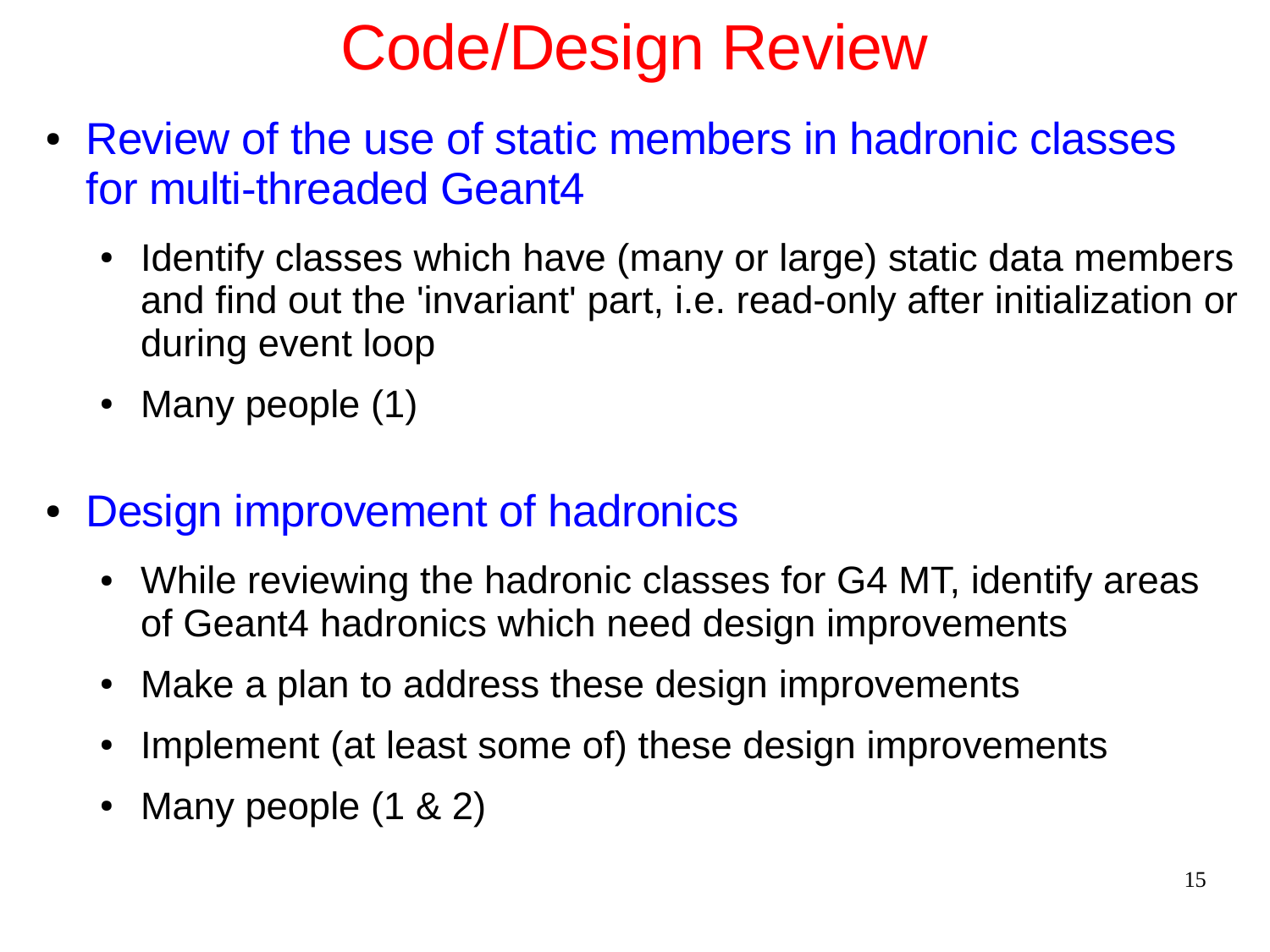# Validation & Testing (1)

- Regression test for multiplicities
	- W. Pokorski (1)
- Extension and improvement of the model-level tests aimed to link microscopic interactions to hadronic shower observables
	- A. Ribon  $(1)$
- Improve software and physics robustness of physics models
	- Consider light target nuclei
	- Energy-momentum checks
	- Improve tests to check the output, or perform regression, not simply "run to the end without crashing"
	- Several people
- Improvements of public examples and tests (+ architecture of PhysicsConstructors)
	- M. Maire (1 & 2)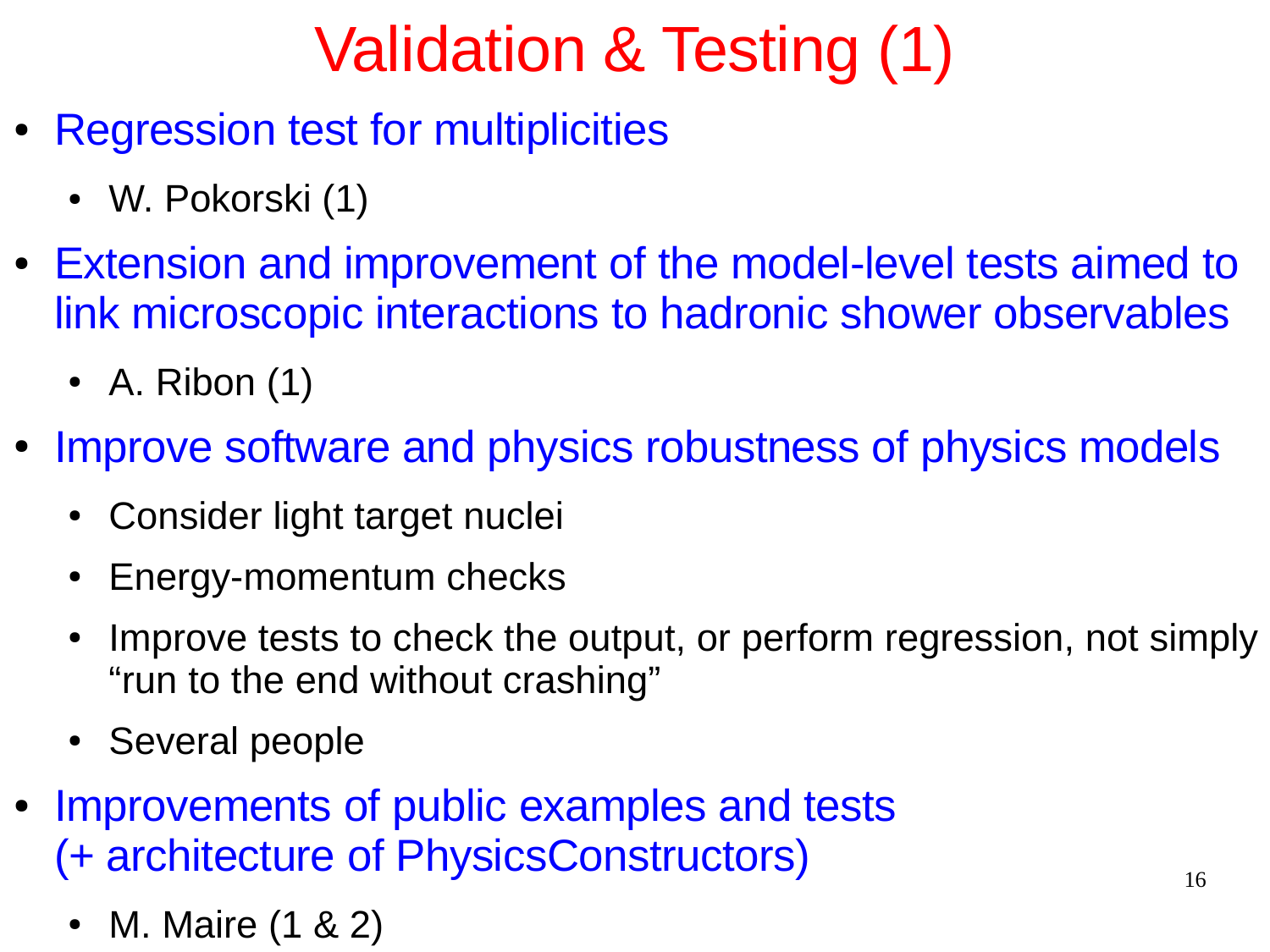## Validation & Testing (2)

- Port testing suite SimplifiedCalorimeter to MT
	- A. Dotti  $(1)$
- Add new HIJING interface (and re-code UrQMD one) in Hadr02
	- A. Dotti  $(1)$
- Add new CTest-based testing to validation suite to check physics output automatically
	- A. Dotti, to be followed by all others  $(2)$
- Update and improvements of tests: test45, test45ion, HadrXS, Hadr02, test35. Run hadronic validation testing suite regularly and submit results to FNAL DB
	- A. Ivanchenko  $(1 \& 2)$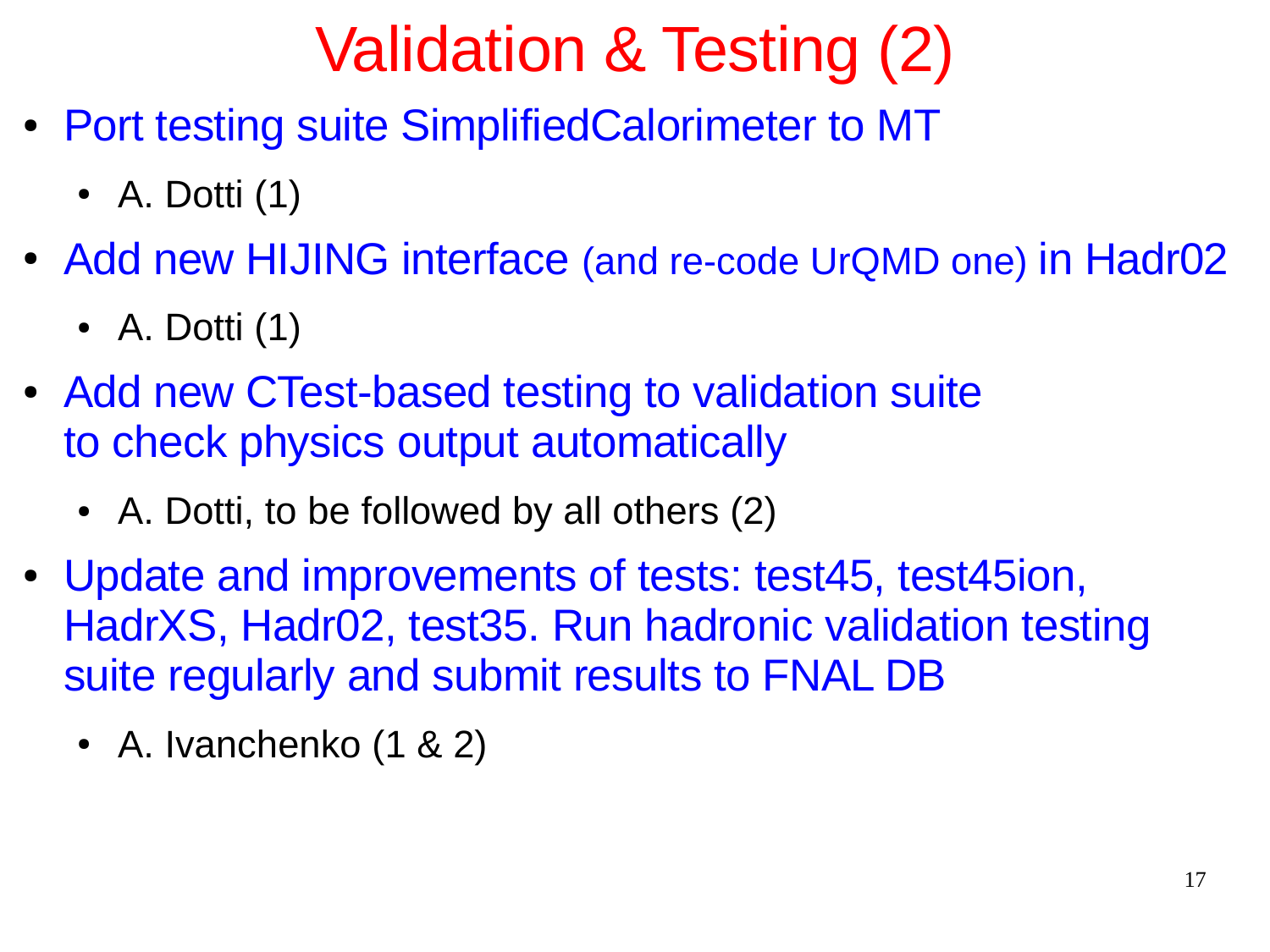## Validation & Testing (3)

FNAL Team: D. Elvira, K. Genser, H. Wenzel, J. Yarba

- Validation framework development (1 & 2)
- Muon stopping and capture development (1 & 2)
- Validation of muon stopping and capture, Test48 (1 & 2)
- Development, maintenance, and periodic execution of Test47, Test48 (1 & 2)
- Development of Test19 validation package (intermediate to high energy 20-30 to 120 GeV) (1 & 2)
- Development of Test75 (photon/electro-nuclear) (1 & 2)
- Physics highlights release page (1 & 2)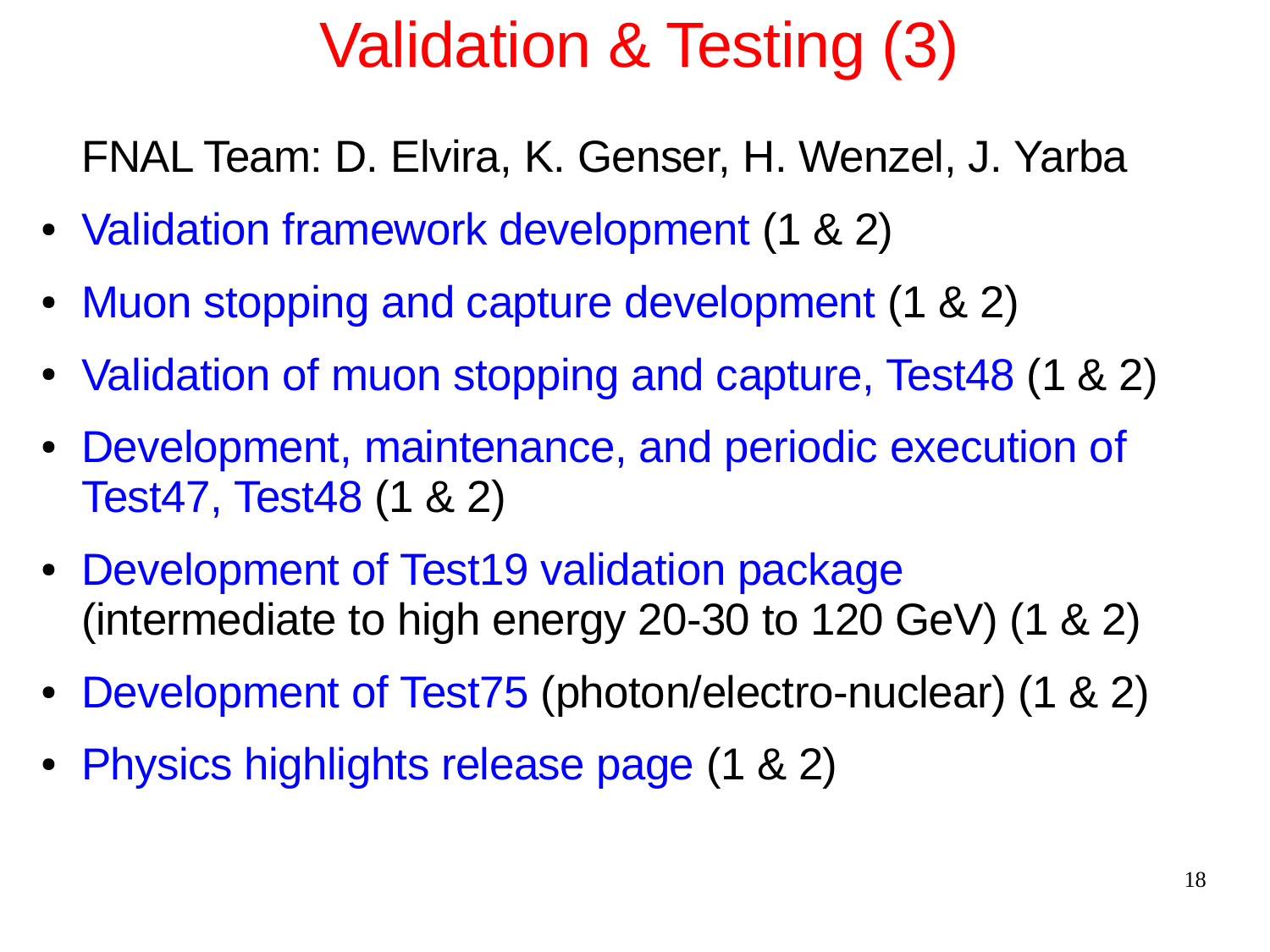## Physics Lists

- Improvements in design, implementation and documentation of physics lists
	- Many people  $(1 \& 2)$
- Remove LEP/HEP
	- Replace LEP with FTF in QGS-based physics lists. Then, if QGS is extended to lower energies, FTF can be removed
	- A. Ribon  $(1)$
- Fix remaining non-reproducibility of G4
	- neutron HP and QBBC
	- A. Ribon  $(2)$
- Investigation of calorimeter effects of Bertini rescattering, and Bertini + Precompound
	- A. Ribon  $(2)$